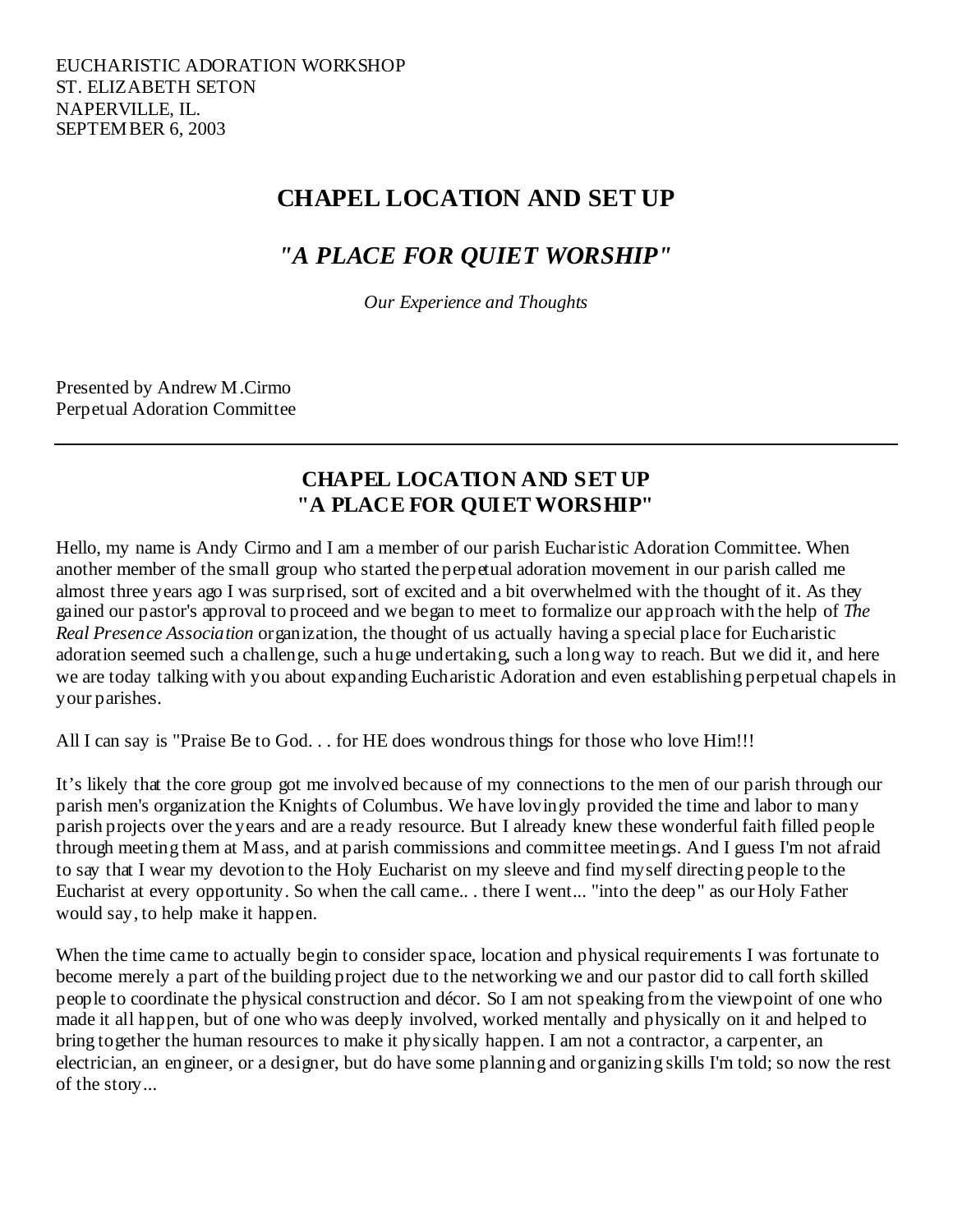What I intend to take you through are our thoughts and discussions, and the development and evolution of our process and decision making. I will share our experience, reasoning and rationale; what we considered, and what we learned while we researched, located, designed and built a place for quiet worship.

I will break this presentation into two parts: **Location** and **Setup**, and I will provide all of you with a step by step location and setup list to take back with you for your use which includes: things to consider, things required, things desired, and what we learned.

# **Before We Located A Space ...What Was It We Wanted To Do?**

Let's talk about what a Eucharistic Adoration Chapel is:

It is "a place for quiet worship" of the Holy Eucharist in exposition, and a place to listen to the voice of Our Lord ... whether it is 24 hours a day or a select few days or hours per week. It is a place where one can worship based on our innate desire to pray before the Blessed Sacrament just as early Christians were drawn to as early as the fourth century described as "compositio loci" or *composition of place-the placing of one's self in the presence of God.* (1)

Since our worship space (which was at that point being remodeled) has a reservation tabernacle right behind the altar, and because the physical layout of the church is wide open, there was no possibility of using space adjacent to the existing worship space for a chapel. According to canon law 941 section 2: *Exposition of the Blessed Sacrament may not take place while Mass is being celebrated in the same area of the church or oratory*. (2)

Prior to our renovation we had a small reservation chapel off the entry narthex with space for about four people. This space would not fill our needs for perpetual exposition. Based on this information, our search for a less obvious location began.

## **Research**

### A Road Trip...

So, parallel with all our activities to educate our parish about Eucharistic Adoration: through bulletin articles, bulletin boards, handouts, word of mouth, extention of first Friday hours to midnight then all night, etc... to get started to look for space and location we (our small group) decided to get a feel for what adoration chapels look like. Together with our pastor we all decided on a road trip. We took a day off and as a group traveled to seven nearby adoration chapels to get a real feel for their physical location, their capacity, access, décor, layout, and as many other things we could think of. In some of the chapels we toured, we had a chance to talk with the pastor or a staff member about the chapel, the adoration program, and the impact on the parish. Great information.

With an eye for minute detail for the task at hand, I took a lot of pictures, notes and observations about what we saw and compiled a list for the committee of physical details of every chapel we visited. We took this list and literally broke it into two lists... "must haves" and "like to haves". This at least gave us a starting point, a framework.

After we looked at a number of adoration chapels it became quite evident that there was a nice synergy between the environment of the parish worship space and the Eucharistic Adoration Chapel in terms of style and décor. That synergy is important to understand as you look at your own requirements to be sure that a chapel doesn't clash or compete with, but actually fits with the faith community's existing architecture, décor and spirit.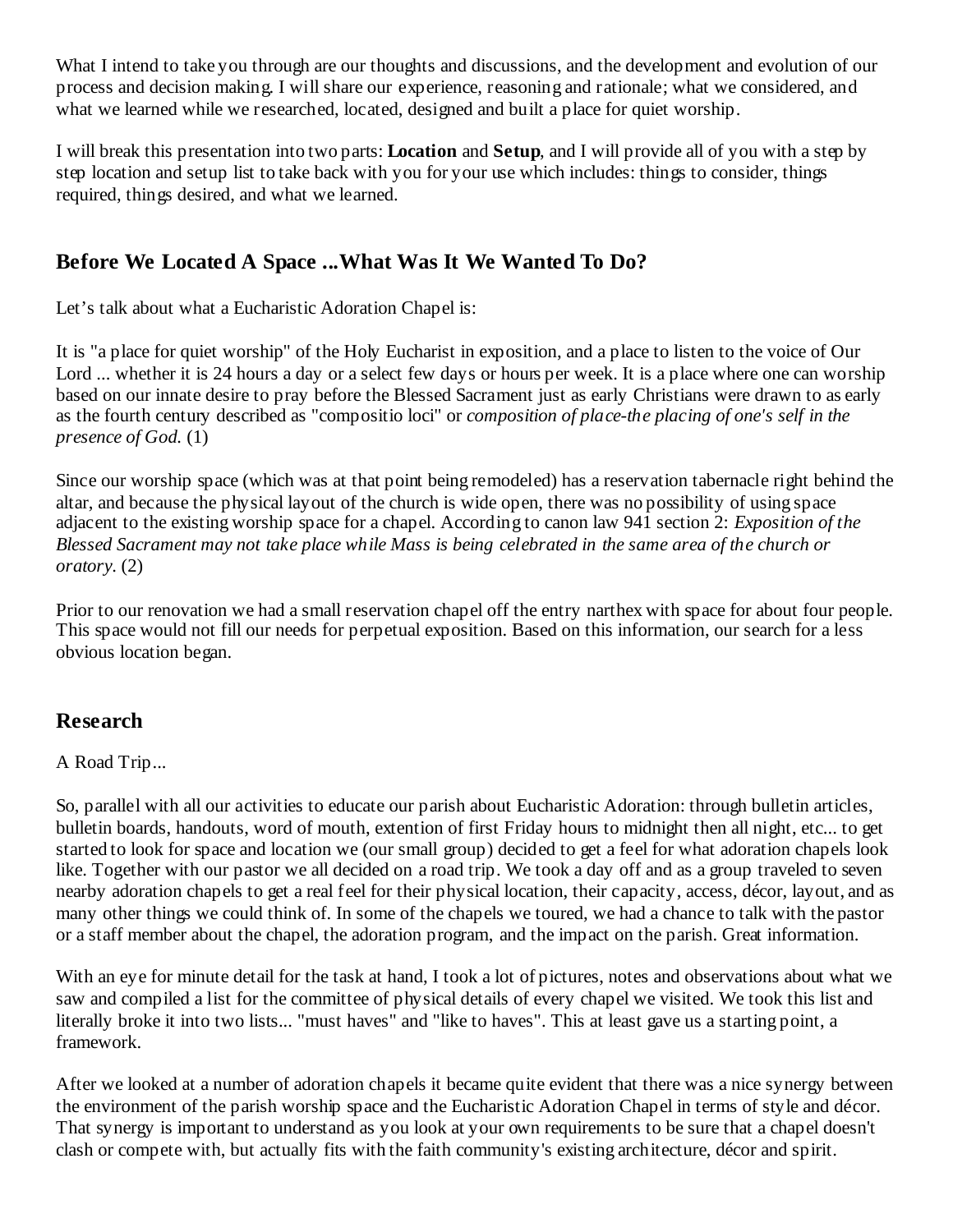### **More Research**

It was interesting to research what the actual Church requirements for an Exposition Chapel are. Basically, some of them are: permission of the local pastor, approval of the Bishop, establishment of a separate "order of the faithful" to maintain this lay ministry, ongoing presence of two or more adorers, separation from the church worship space, use of a monstrance with four to six candles or a ciborium with two candles - the monstrance or ciborium are "placed upon the table of the altar which is covered with a cloth." (3)

(But most importantly: The committee must work closely with their pastor as a source of information, guidance and of course, approval on all the details).

### **Is There Guidance, Guidelines or Rules?**

When preparing a perpetual Eucharistic adoration chapel one should consult the following:

#### **Canon Law :**

- **Can. 941** 1 In churches or oratories which are allowed to reserve the blessed Eucharist, there may be exposition, either with the pyx or with the monstrance, in accordance with the norms prescribed in the Liturgical books*.* 
	- 2 Exposition of the blessed Sacrament may not take place while Mass is being celebrated in the same area of the church or oratory.
- **Can. 942** It is recommended that in these churches or oratories, there is to be each year a solemn exposition of the blessed Sacrament for an appropriate, even if not for a continuous time, so that the local community may more attentively meditate on and adore the eucharistic mystery. This exposition is to take place only if a fitting attendance of the faithful is foreseen, and the prescribed norms are observed.
- **Can. 943** The minister of exposition of the blessed Sacrament and of the eucharistic blessing is a priest or deacon… (4)

**Liturgy Documentary Series 11 / Solemn Exposition of the Holy Eucharist** (May be ordered from EWTN or from the United States Catholic Conference at 800-235-8722. In Washington metropolitan area or from outside the United States, call 301-209-9020). Contents:

- **Order for the Solemn Exposition of the Holy Eucharist** (Introductions)
- **Instruction** *Eucharisticum mysterium* (Selections)
- **Particular Responses of the Sacred Congregation of Rites to Questions Regarding Exposition of the Eucharist**
- *The Roman Ritual: Holy Communion and Worship of the Eucharist Outside of Mass*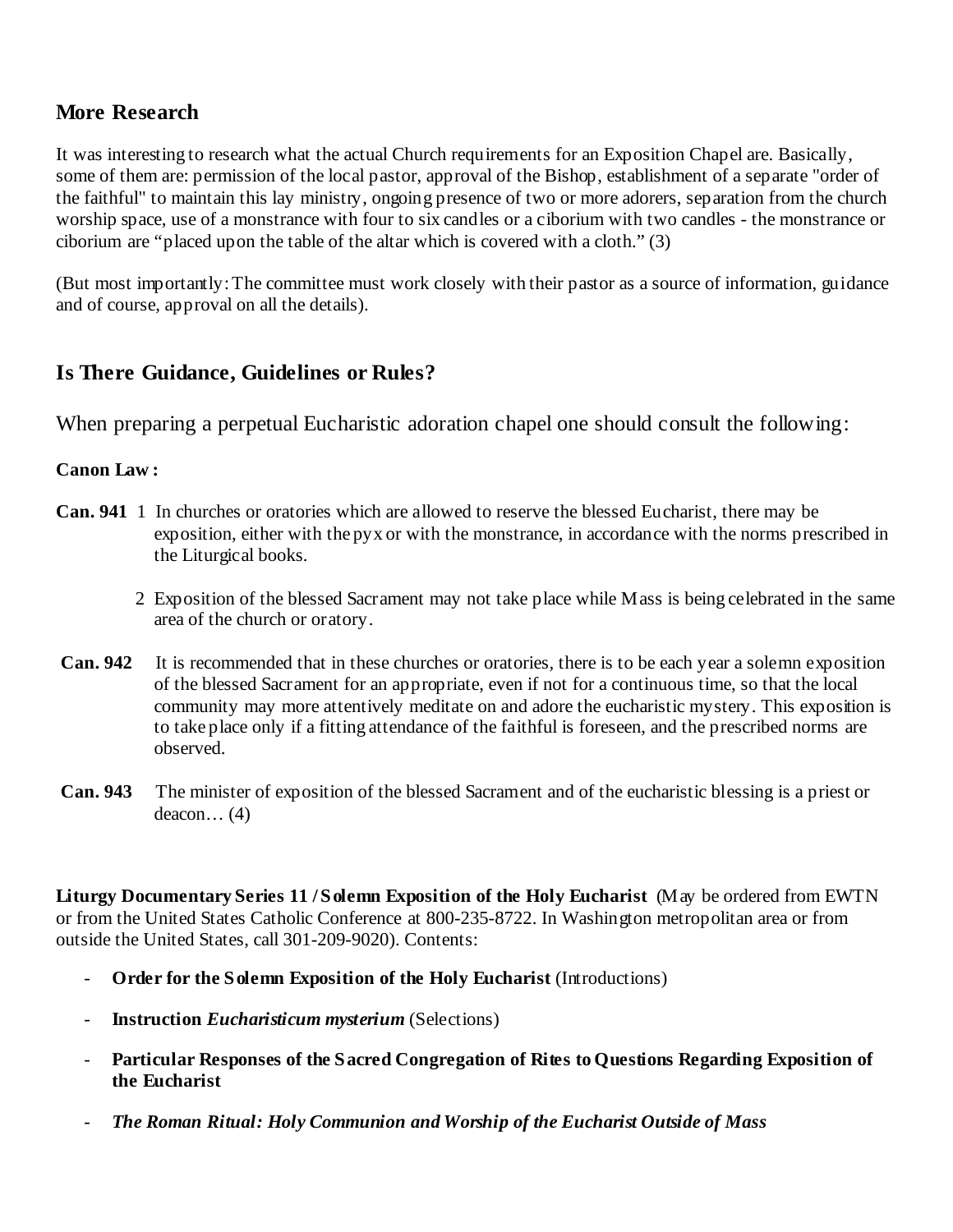- o Decree
- o General Introduction
- o Chapter III: Forms of Worship of the Holy Eucharist
	- 1. Exposition of the Holy Eucharist
	- 2. Eucharistic Processions
	- 3. Eucharistic Congresses
- **Instruction** *Inaestimabile donum* (Selections)
- **Responses of the Congregation for Divine Worship and the Discipline of the Sacraments Regarding Perpetual Exposition of the Eucharist** (5)

#### **Mysterium Fidei – Paul VI :**

In the course of the day the faithful should not omit to visit the Blessed Sacrament, which according to liturgical laws must be kept in churches with great reverence in a most honorable location. (6)

#### **Inaestimabile Donum – John Paul II :**

#24 *... a spot which is very prominent, truly noble and duly decorated, or in a chapel suitable for private prayer and for adoration by the faithful* (6)

There are also many good reference books referring to history such as: *The History of Eucharistic Adoration - Development of Doctrine in the Catholic Church* by Fr. John A. Hardon, S.J. and *In the Presence of Our Lord, The History, Theology and Psychology of Eucharistic Adoration* by Benedict Groschel and James Monti. Using references and historical studies such as these can be helpful as history shows us what to do in many ways. It's fascinating that in the 4th century in Lugo Spain to see the earliest history of perpetual adoration; that in the 11th century we see the beginnings of the use of monstrances; and in the 15th century the use of what is referred to as "sun burst" type monstrances in which rays of the sun radiate out from the Eucharist. That is the type we have in our chapel here at St. Elizabeth Seton. Adoration chapels have appeared in private oratories, churches, monasteries, and are experiencing a new resurgence because of the clear wishes of Popes Paul VI and John Paul II.

### **High Level Overview - Human Resources**

Looking back at our own story here, at this point in our process we had completed the research, the movement was picking up steam in terms of adorers committing to time, and we needed to get moving. We had completed our field research, worked in close conjunction with our Pastor, did a lot of reading, brought in help to organize our process, and began to sort out our requirements and our "would like to haves".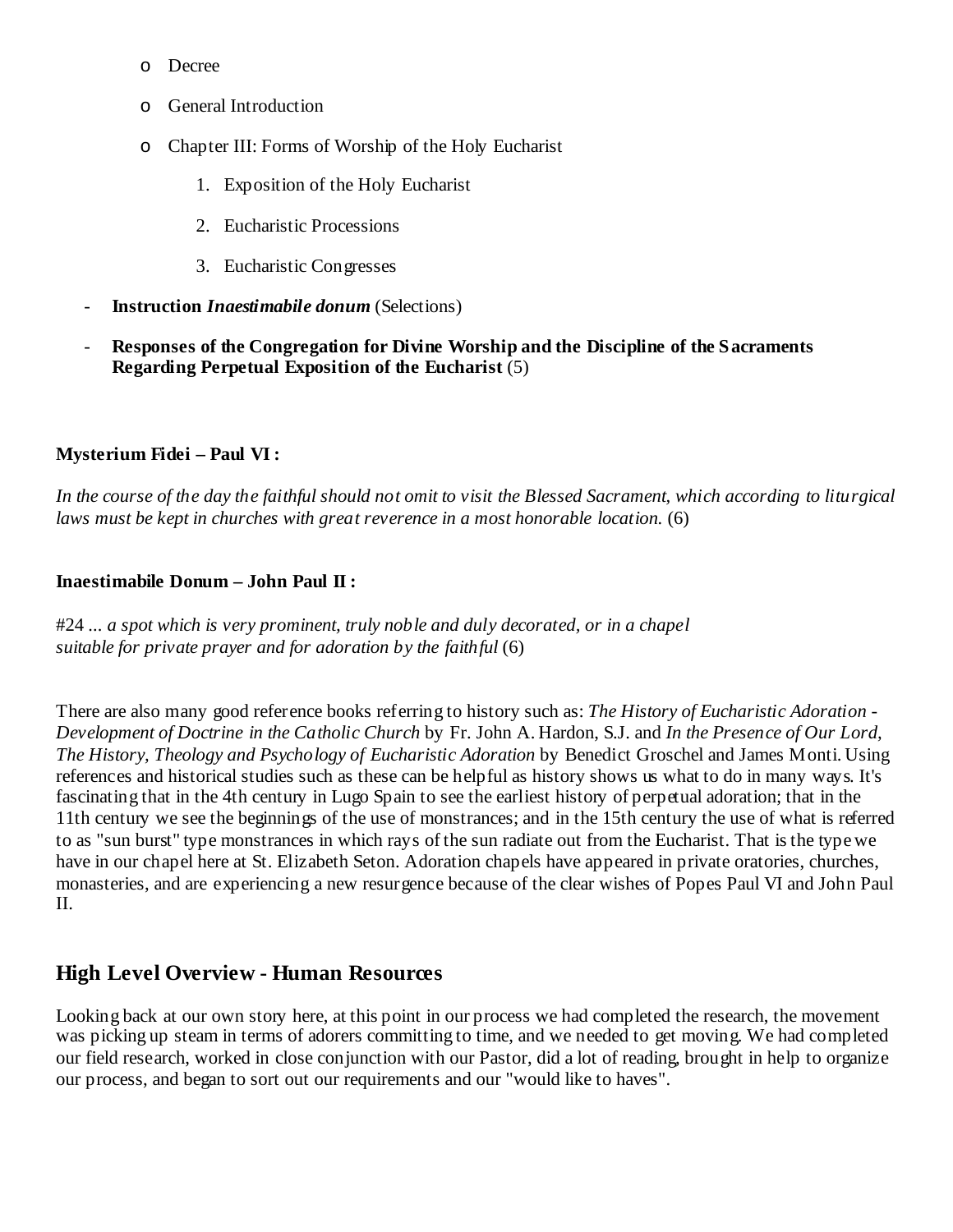We now needed to get this initial requirement list and "like to have" list to some resources in our parish community with the skills to pull it together. We needed the help of some higher expertise than ours to know what kind of space requirement our list entailed, do site research and propose options to us. So we networked with our internal organizations in church, and through our pastor, to bring in known resources with engineering, building and general costing, construction and contracting knowledge. Later, once our site and construction needs were detailed out we also contacted known tradesmen in our parish to help. **Your parish community is your single biggest source for volunteer help. Don't be afraid to network through every parish organization to reach the right people.** 

With this list in hand our subcommittee of two to three parishioners with some expertise, looked very hard at our church building in places on another level from the worship space, but could not find a way to reallocate existing space without causing a problem rather than a solution. We also looked at existing parish office building offices for opportunities to shift some space or use underutilized space, and found some options in terms of a freestanding garage for possible conversion, and an attached three stall garage which had previously been converted to office space. The cost of converting a freestanding structure was extremely high versus converting an attached structure and remodeling some space, especially in the area of electrical, heat, air conditioning, plumbing and security needs. We decided to clear out the interior of the attached three stall garage which had been converted to offices. Fortunately the office space lost could be absorbed in another parish office building.

## **Locate Space for a Chapel :**

- **1.) Based on Research and Church requirements, decide on what you need and break it apart from what you would like to have.**
- **2.) Retain the services of skilled parishioners who can properly assess options.**
- **3.) All must be done in close coordination with your pastor.**
- **4.) Carefully weigh the questions below before proceeding then come to a consensus.**

Here is a list of questions we considered and the consensus we arrived at based on our information :

- Can the current reservation chapel in or near the worship space be adapted to perpetual adoration so as not to be in the same space and visible during Mass and the Sacraments? Can it be conducive to private and quiet meditation at all times?
	- o In our case we couldn't use existing worship space.
- Is there a separate space in the Church building or buildings, but separated far enough so as not to be disturbed by parish worship and activities?
	- o In our case we couldn't find workable space in the church building.
- Is there an old convent chapel or a school chapel or room in the school or one of the detached buildings to accommodate a chapel?
	- o We had a detached garage and an attached converted garage to use.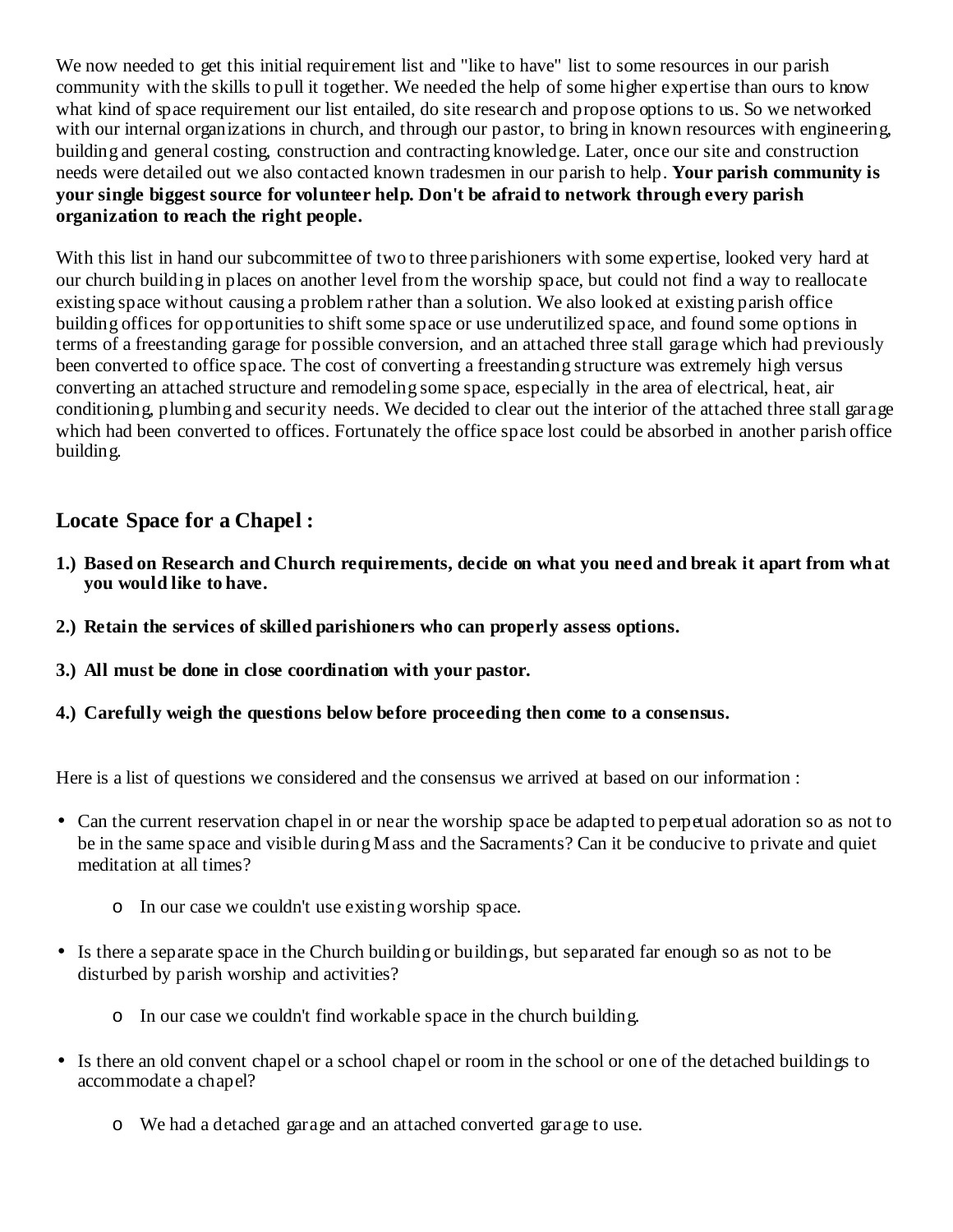- How much space is needed? What kind of space is needed (shape, adjacencies)?
	- o Based on our research we felt the need for a minimum of 24 seats and approximately 700 square feet.
- Is there parking? Is it off street or on street? Is it well lit?
	- o Our parking lot was adjacent to the proposed spaces and provided adequate parking within sight of the street.
- Is there easy and safe access?
	- o There was two-sided access to both buildings we looked at.
- Are there HVAC systems available to connect to?
	- o The attached garage could be connected easily, the detached option would have been difficult and costly.
- Is there a bathroom facility available?
	- o The attached garage allowed us to use the parish office bathroom with some alterations to the office space to assure security.
- Is there a way to give handicap access?
	- o This posed a problem in the attached facility we chose, which we are working on.
- What layout is desired (configuration)?
	- o Based on our research we desired an open space wider than it was deep, but certainly would have been open to any space made available.
	- o Long and narrow layouts like converted chapels distanced the adorer and we wanted to avoid that by going wide and shallow with a space.
- Can there be a separate outside entrance?
	- o Entrances to the chapel could be separated from general entrance doors of the parish office.
- How easily can the space selected be converted to a chapel? (Physical, electrical, HVAC, demolition and redesign)?
	- o The space we chose had only sheetrock partitions and little else in terms of difficult demolition, the electrical service, and HVAC of the prior use could be adapted to the needs of a chapel. The space allowed us to partition off a reception/sign-in/resource area at the entrance (very important). We came to a consensus on the desired general layout of the space.
- Can we get the permits to demolish and build?
	- o In our case the converted garage space was zoned for offices and meeting space.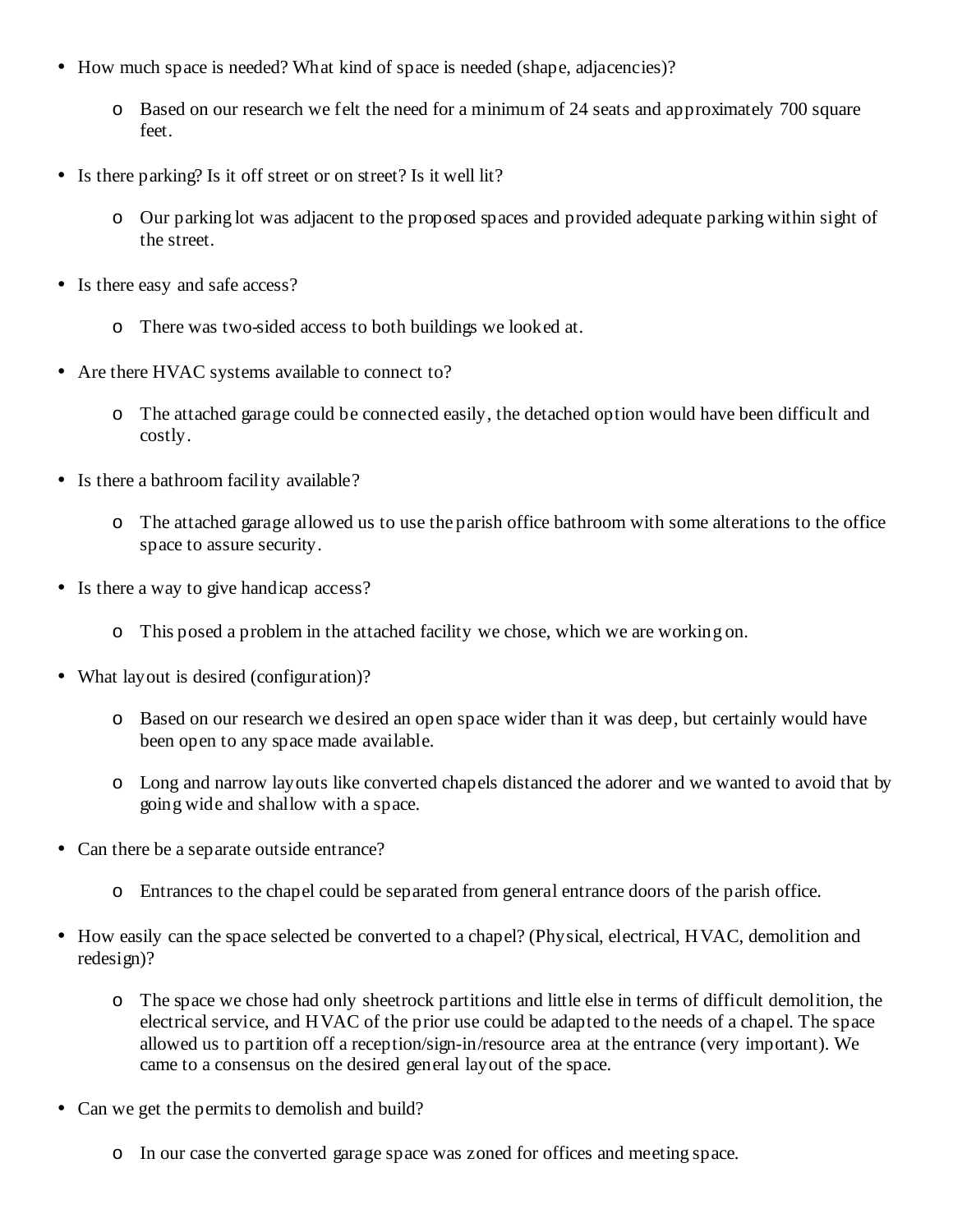- Will the space be close enough to become a physical part of the parish campus and life?
	- o We did not have to alter the exterior at all. Even the interior has the feel of our parish.
- What will it cost to demolish existing contents of the space?
	- o We used parish volunteers and literally did it in one day with no cost.
- What will it cost to build and furnish the new space?
	- o Our space of approx. 750 sq. ft. was estimated to cost us about \$40,000 to build.
- Where will we get the funding?
	- o We networked and prayed even before we found out the cost estimate and incredibly a parishioner stepped up with a donation for that exact amount. The Holy Spirit answered our prayers.

### **Setup and Furnish the Chapel :**

- **1.) Based on research and Church requirements, identify by consensus, the list of "Must Haves", versus the list of "Like to Haves", choose a subcommittee, and identify key individuals in the parish community with the skills to help design and decorate in terms of walls, floors, windows, lighting, fixtures, etc.**
- **2.) Come to a consensus on the findings and recommendations of these key individuals.**
- **3.) All must be done in close coordination with your pastor.**
- **4.) Carefully consider the areas below and come to a consensus.**

Here is a list of items we considered and the consensus we arrived at based on our information:

- An outer hall or corridor with a place for sign-in and resources is important.
	- o In our case there was enough room to build an entrance hall for sign-ins, to buffer noise, and add a place for resources (books etc.), a holy water sconce, and chair.
- A space shaped to easily set up adorers all in clear view of the Holy Sacrament.
	- o In our case we were able to configure the space horizontally facing front and in order to eliminate a long blank wall, or having to place chairs almost facing each other, we built the wall holding the monstrance angled concave to the chairs.
- Climate control which keeps adorers comfortable.
	- o In our case there was an existing furnace and air conditioner unit, which we were able to adapt, improve and reuse. While it assures year round comfort, there is a separate control for adorers (out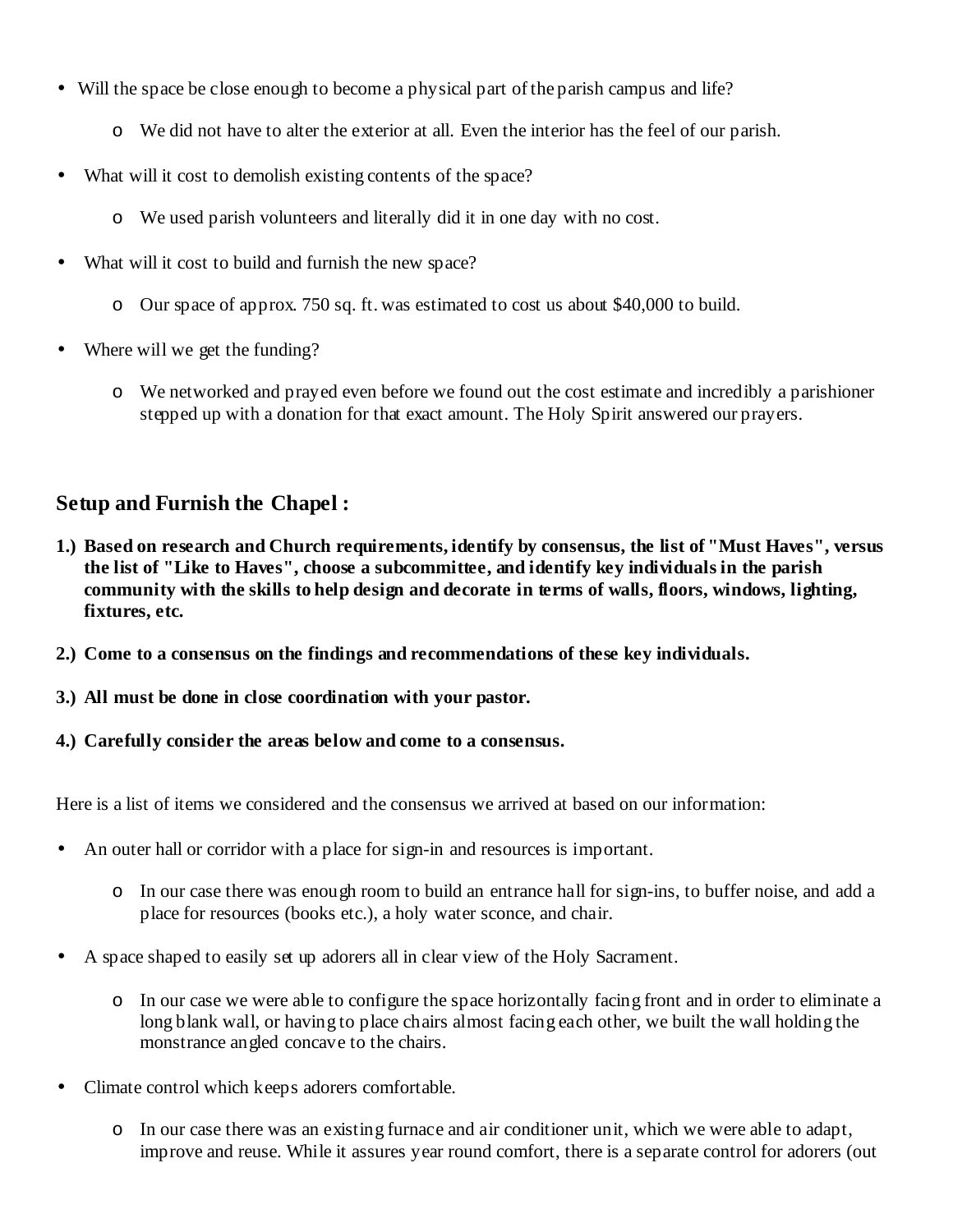of reach of children), which can be personally set. We double insulated walls adjacent to the entrance area for an extra noise barrier.

- Lighting is extremely important and needs to be fitted to accommodate a quiet worship space.
	- o In our case we opted to use recessed lighting for two reasons, no buzz like that from fluorescent, and a nice clean look of lighting with slide controls in three zones for personal lighting needs and a combination of floods and spots to enhance the focal point of the room.
- A phone is needed for emergencies
	- o We placed a simple phone with local access only in the entrance hall for security and emergencies.
- Seating had to accommodate 22 to 24 adorers.
	- o While this seems like a lot, there are times when whole Religious Education classes and entire small faith groups adore and pray together. We were fortunate to obtain a long term loan of chairs with kneelers from the former chapel area of the main church
- A quiet prayer space is required.
	- o We double insulated the wall adjacent to the office building, used sheetrock on the ceilings instead of ceiling tile, put in a nine foot ceiling to lower noise, installed an extra heavy entrance wood door, and good carpeting with a nice pad to absorb sound. A durable but beautiful carpet was installed to mitigate noise, and add color and texture to the room.
- Walls and decor must be conducive to adoration.
	- o Walls were pointed and then textured to add softness and colors were chosen to soften the room and stay with the soft color and feel of our main church. While it can be done and we saw it in other chapels, we opted not to add any statuary nor art to the room, at this point, in order to focus all eyes on the Blessed Sacrament. The only other décor in the room is a table (there is no altar) for candles adjacent to the monstrance. We use six candles.
- The monstrance is required.
	- o While the monstrance used can be presented in many ways (as long as the Blessed Sacrament is secure and beautifully displayed), we were fortunate to have been gifted by our pastor with a wall recessed Monstrance which keeps the Blessed Sacrament secure and still has all the features of the radiating grace look of a portable monstrance. This monstrance also fits well with the overall look and feel of our main church. It is mounted at eye level to the kneeling adorer for comfortable viewing
- Security for the late night adorer is critical.
	- o We have installed numerical touch pads at front and rear doors with a combination known only to adorers, which automatically sets up at 9 PM and deactivates at 7AM.
- Parking space day and night close by is important.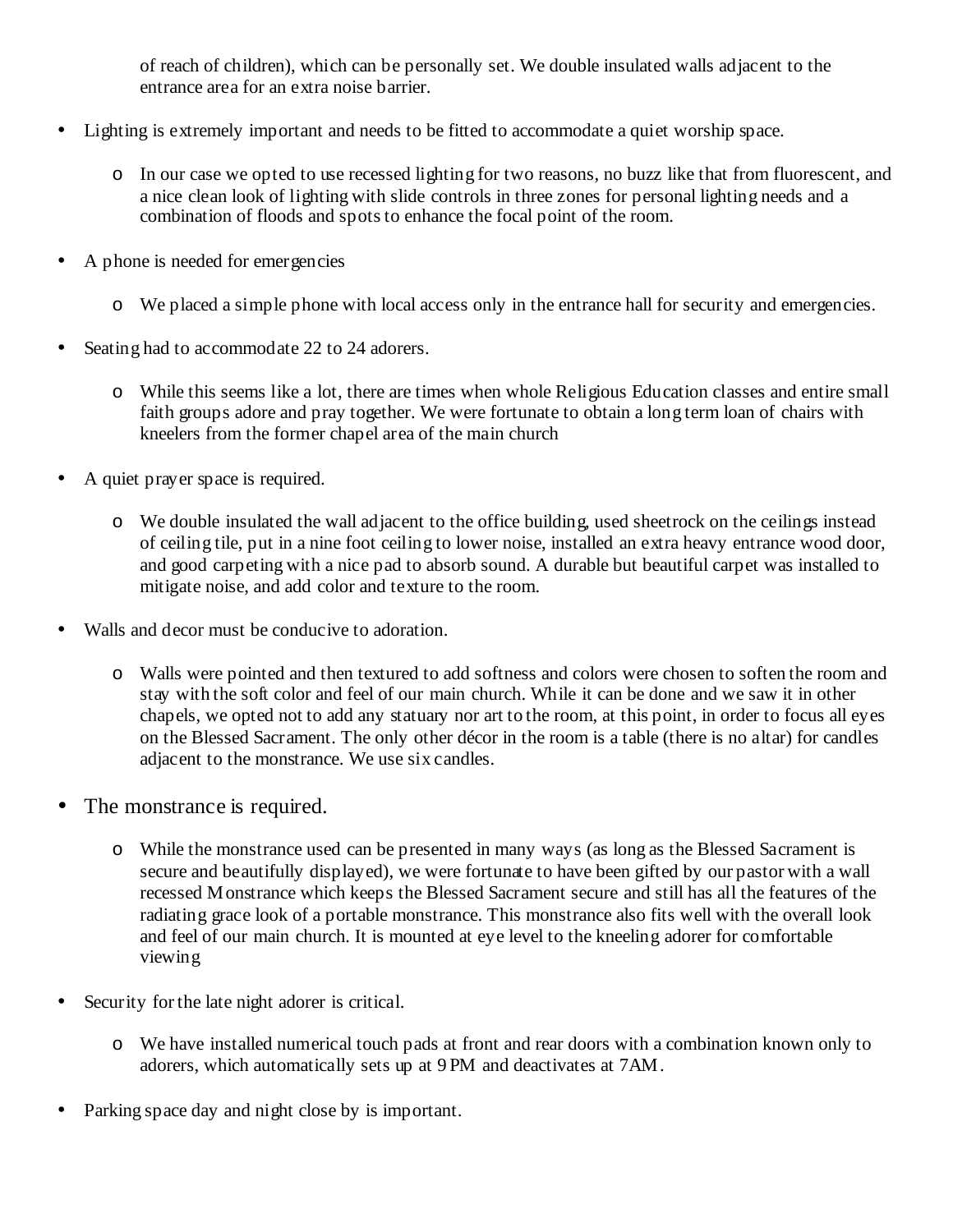- o Parking is allowed close to the entry, but established so as not to interfere with parish office parking.
- Good Exterior lighting is critical.
	- o We installed light sensor activated commercial grade halogen lamps in the entry alleyway and on the parking lot side of the building for security.
- Installation of meaningful exterior and interior signs is critical.
	- o Not only is there a directional sign internally from the parish offices to the chapel, but also on the front and rear exterior chapel doors and approach wall. We also installed a "You are here" sign on the exterior of the main church which clearly directs the first time visitor to the chapel.
- A Chapel Name Sign is very important.
	- o Our "Pope John Paul II Eucharistic Adoration Chapel" sign is large, well lit and beautifully sandblasted from wood in colors matching the exterior and interior décor of the chapel.

### **Summary**

I know this is a lot of detail so I hope when you take a copy of this presentation home to your parish you can see in the process here, how indeed it can be done from scratch, even in a relatively young parish with space constraints. If it is meant to be, it can be done. Hopefully you can pick up an idea or two from our experience and use it in your efforts.

We are so proud of what we built, and I can tell you one thing for sure – if it wasn't for the incredibly active presence of the Holy Spirit in strengthening, guiding, and assisting us in overcoming many obstacles and paving the way – it would not have happened. So if you take back to your parishes even one helpful hint to smooth the way to the development of a special place for quiet worship – take this one :

**Pray, Pray, Pray** and get as many people as you can to pray to the Holy Spirit all through the process.

#### **Sources:**

(1) Benedict Groschel and James Monti *In the Presence of Our Lord* (The History, Theology, Psychology of Eucharistic Devotion). 1996.

(2). Canon Law Society of America *Code of Canon Law* 1984.

(3). Liturgy Documentary Series 11 / *Solemn Exposition of the Holy Eucharist* 1996, United States Catholic Conference, p.23 #85.

(4). Canon Law Society of America *Code of Canon Law* 1984.

(5). Liturgy Documentary Series 11 / *Solemn Exposition of the Holy Eucharist* 1996, United States Catholic Conference, Contents.

(6). Peter John Vere, JCL/M Canon Law *Eucharistic Devotion in the light of the Second Vatican Council*  (excerpts from Mysterium Fidei, Paul VI ; Inaestimabile Donum, John Paul II) 2000.